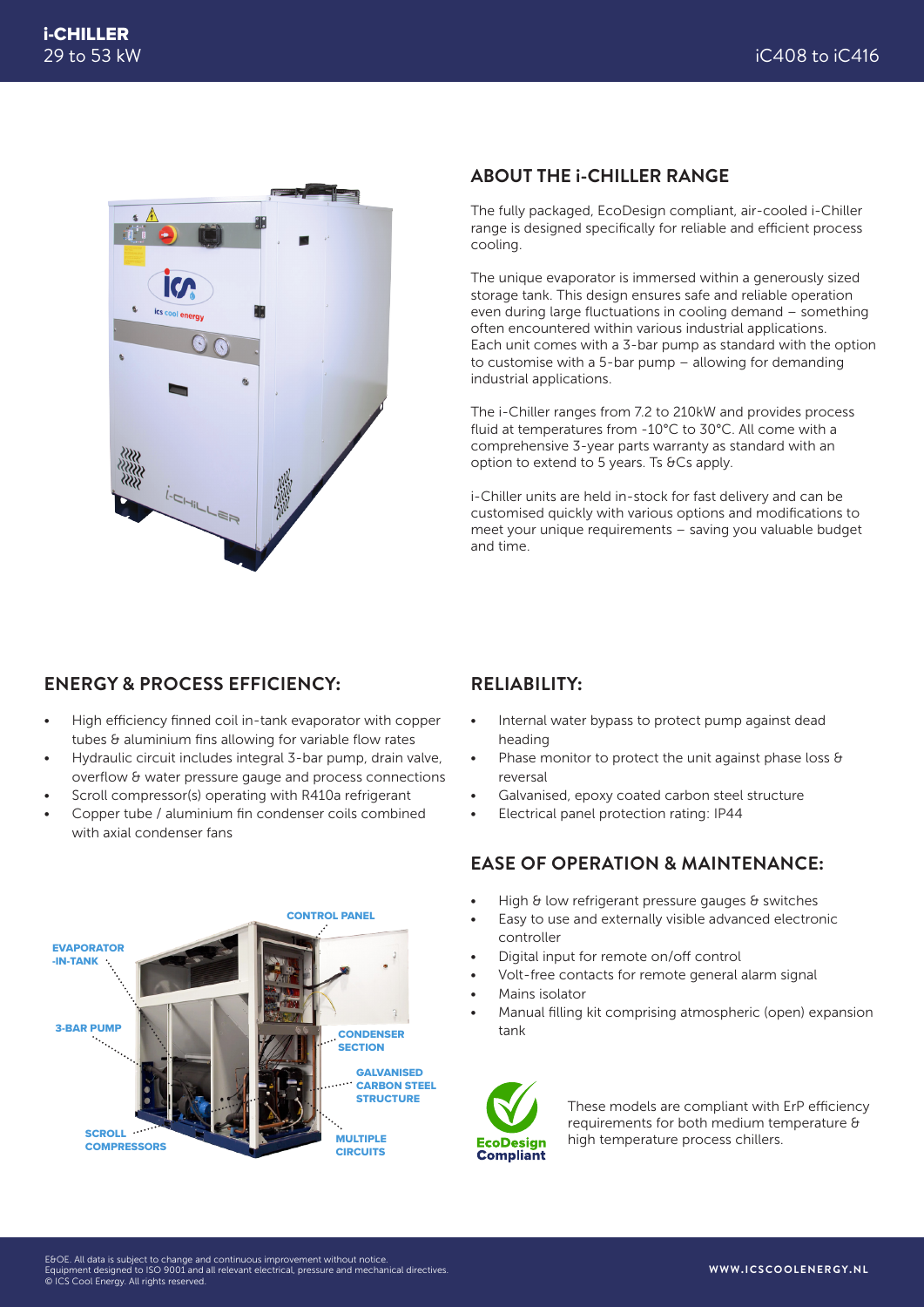$\bullet$  = Standard /  $o$  = Optional

|                                       | iC408      | iC410     | iC412      | iC416      |
|---------------------------------------|------------|-----------|------------|------------|
| Atmospheric fill & vent tank          | $\bullet$  | $\bullet$ | $\bullet$  |            |
| Remote on/off                         | $\bullet$  | $\bullet$ | $\bullet$  |            |
| Volt free alarm contact               | $\bullet$  | $\bullet$ |            |            |
| Water pressure gauge                  |            |           |            |            |
| Low pressure safety switch            | $\bullet$  | $\bullet$ |            |            |
| High pressure safety switch           | $\bullet$  | $\bullet$ |            |            |
| Antifreeze protection                 |            |           |            |            |
| Outlet temperature indication         |            |           |            |            |
| Condensing pressure fan switch        | $\bullet$  | $\bullet$ |            |            |
| Tank level sensor                     |            |           |            |            |
| Alarm history                         | $\bullet$  | $\bullet$ |            |            |
| Non-ferrous fluid circuit             | $\circ$    | $\circ$   | $\circ$    | $\circ$    |
| Pressuirsed non-ferrous fluid circuit | $\circ$    | $\circ$   | $\circ$    | $\circ$    |
| Close temperature control +/- 0.5K    | $\circ$    | $\circ$   | $\circ$    | $\circ$    |
| Low ambient to -20°C                  | $\circ$    | $\circ$   | $\circ$    | $\circ$    |
| Centrifugal fans                      | $\circ$    | $\circ$   | $\circ$    | $\circ$    |
| P5 High pressure pump                 | $\circ$    | $\circ$   | $\circ$    | $\circ$    |
| Run / standby pumps                   | $\circ$    | $\circ$   | $\circ$    | $\circ$    |
| Phase cut fan speed controller        | $\circ$    | $\circ$   | $\circ$    | $\circ$    |
| Anti-Floodback                        | $\circ$    | $\circ$   | $\circ$    | $\circ$    |
| Water filter                          | $\circ$    | $\circ$   | $\circ$    | $\circ$    |
| Manual bypass                         | $\circ$    | $\circ$   | $\circ$    | $\circ$    |
| Pressure relief bypass                | $\circ$    | $\circ$   | $\circ$    | $\circ$    |
| Compressor soft start                 | $\circ$    | $\circ$   | $\circ$    | $\circ$    |
| Electronic expansion valve            | $\circ$    | $\circ$   | $\circ$    | $\circ$    |
| Condensers coil coating               | $\circ$    | $\circ$   | $\circ$    | $\circ$    |
| Pre Heat inline heater                | $\circ$    | $\circ$   | $\circ$    | $\circ$    |
| Trace heating for frost protection    | $\bigcirc$ | $\circ$   | $\circ$    | $\circ$    |
| Loose kits                            |            |           |            |            |
| Manual bypass kit                     | $\circ$    | $\circ$   | $\circ$    | $\bigcirc$ |
| Pressure relief bypass kit            | $\circ$    | $\circ$   | $\circ$    | $\circ$    |
| Pressurisation kit                    | $\circ$    | $\circ$   | $\circ$    | $\circ$    |
| Advanced remote control kit           | $\circ$    | $\circ$   | $\circ$    | $\circ$    |
| RS485 Modbus trend kit                | $\bigcirc$ | $\circ$   | $\bigcirc$ | $\circ$    |
| Gateway Modbus trend kit              | $\circ$    | $\circ$   | $\circ$    | $\circ$    |
| xWEB Supervisor kit                   | $\circ$    | $\circ$   | $\circ$    | $\circ$    |
| xWEB Supervisor kit with GPRS         | $\circ$    | $\circ$   | $\circ$    | $\circ$    |
| Remote X                              | $\circ$    | $\circ$   | $\circ$    | $\circ$    |
| Master/Slave modularity kit           | $\circ$    | $\circ$   | $\circ$    | $\circ$    |
| Glycol filling kit                    | $\circ$    | $\circ$   | $\bigcirc$ | $\circ$    |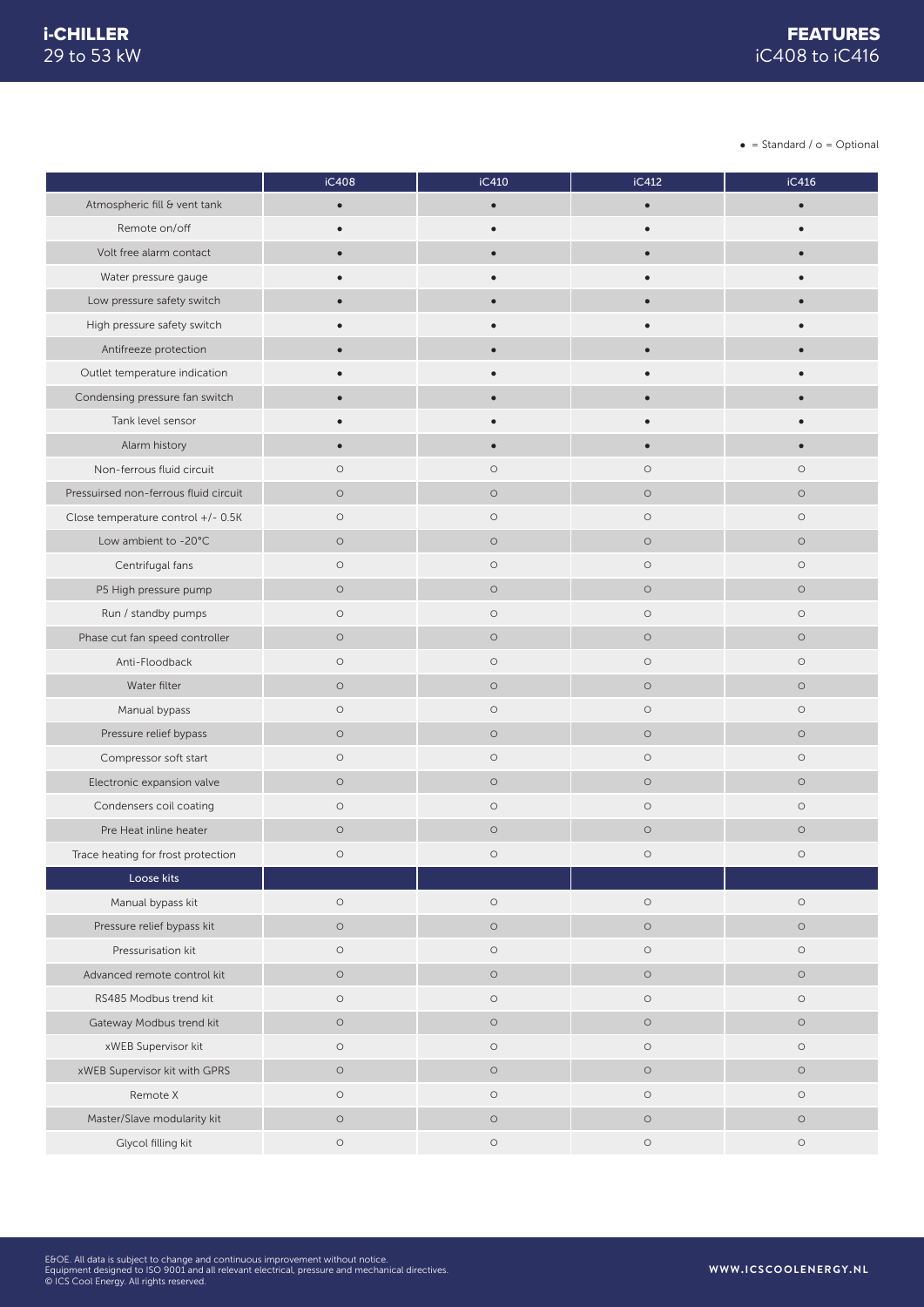|                |                                                            |                          | iC408        | iC410    | iC412             | iC416    |
|----------------|------------------------------------------------------------|--------------------------|--------------|----------|-------------------|----------|
|                | Cooling Capacity (1)                                       | kW                       | 30.3         | 37.3     | 45.4              | 53.6     |
|                | Total absorbed power (1)                                   | kW                       | 7.94         | 9.00     | 11.7              | 13.9     |
|                | EER(1)                                                     | $\overline{\phantom{a}}$ | 3.81         | 4.14     | 3.20              | 3.87     |
|                | Cooling Capacity (2)                                       | kW                       | 22.3         | 27.7     | 34.1              | 40.2     |
|                | Total absorbed power (2)                                   | kW                       | 8.99         | 10.3     | 13.1              | 15.5     |
|                | EER (2)                                                    | $\bar{ }$                | 2.49         | 2.66     | 2.60              | 2.59     |
|                | Min / max ambient temps. (3)                               | $^{\circ}$ C             |              | $-5/+44$ |                   | $-5/46$  |
|                | Min / max fluid supply temps.                              | $^{\circ}{\rm C}$        |              |          | $-10/ + 30$       |          |
|                | Compressor                                                 |                          |              |          |                   |          |
|                | Cooling circuits                                           | No.                      |              |          | $1\,$             |          |
|                | Compressors per circuit                                    | No.                      |              |          | $1\,$             |          |
|                | Capacity control                                           | %                        |              |          | $0 - 100$         |          |
|                | SEPR HT                                                    | ٠                        | 4.50         |          | 4.62              | 4.57     |
|                | SEPR MT                                                    |                          | 3.05         | 3.02     | 3.04              | 3.10     |
|                | Electrical power supply (4)                                |                          |              |          |                   |          |
|                | Power                                                      | V/Ph/Hz                  |              |          | 400/3-PE/50       |          |
|                | Auxiliary                                                  | V/Ph/Hz                  |              |          | 24-230/1/50       |          |
|                | Maximum absorbed power                                     | kW                       | 12.04        | 14.4     | 18.27             | 20.52    |
|                | Maximum absorbed current                                   | $\mathsf{A}$             | 20.2         | 24.58    | 31.31             | 37.04    |
|                |                                                            |                          |              |          |                   |          |
|                | Starting current                                           | $\mathsf A$              | 113.37       | 120.37   | 144.24            | 178.24   |
|                |                                                            |                          |              |          |                   |          |
|                | Fan(s)<br>Fans number                                      |                          | $\mathbf{1}$ |          |                   |          |
|                |                                                            | No.                      |              |          | $\overline{c}$    |          |
|                | Total airflow                                              | m3/h<br>kW               | 8,150        | 14,200   | 0.71              | 12,400   |
|                | Nominal power (per fan)                                    |                          |              |          |                   |          |
|                | Hydraulic group<br>Water flow rate (5)                     | m3/h                     |              | 3.6/9.6  |                   | 7.2/18.0 |
| P3             |                                                            |                          |              | 2.8/1.7  |                   | 2.8/2.3  |
|                | Available pump head pressure (6)                           | barg<br>kW               |              | 0.90     |                   | 1.85     |
|                | Nominal absorbed power<br>Water flow rate (5)              | $m\frac{3}{h}$           |              |          | 3.6/12.6          |          |
| P <sub>5</sub> |                                                            |                          |              |          | 5.2/3.9           |          |
|                | Available pump head pressure (6)<br>Nominal absorbed power | barg<br>kW               |              |          | 2.20              |          |
|                | Tank volume                                                | $\overline{\phantom{a}}$ | 140          |          | 255               |          |
|                |                                                            |                          |              |          | $\sqrt{6}$        |          |
|                | Max working pressure                                       | barg<br><b>BSP</b>       |              |          |                   |          |
|                | Water connections                                          |                          |              |          | $1 \frac{1}{2}$ " |          |
|                | Sound levels (7)                                           |                          | 81.6         |          |                   |          |
|                | Sound power                                                | dB(A)                    |              |          | 82.1              | 82.9     |
|                | Sound pressure                                             | dB(A)                    | 53.6         |          | 54.1              | 54.9     |
|                | Dimensions & installed weight                              |                          |              |          |                   |          |
|                | Length                                                     | mm                       |              |          | 1,862             |          |
|                | Width<br>Height                                            | mm<br>mm                 |              |          | 761<br>1,437      |          |

(1) Evaporator outlet / inlet temperatures +15°C/+20°C, external ambient temperature +25°C, total absorbed power includes compressor & fan(s)

(2) Evaporator outlet / inlet temperatures +7°C/+12°C, external ambient temperature +35°C, total absorbed power includes compressor & fan(s)

(3) Standard unit configuration operating with evaporator outlet / inlet temperatures +15/+20°C

(4) Protection class IP54

(5) Minimum / maximum water flow rates achievable by pump

(6) Available head pressure at outlet of unit at the minimum / maximum water flow rates (7) Sound power determined on basis of measurements taken in accordance with ISO 3744. Sound pressure at 10m average value obtained in free field on a reflective surface at 10m distance from the side of the condenser coils & at a height of 1.6m from the unit support base. Values with tolerance  $\pm$  2dB. The sound levels refer to

unit operation under full load in nominal conditions. Unless otherwise specified, the above data refers to unit configuration with standard axial fans & fitted with standard P3 pump.

Data declared according to UNI EN 14511-2013.

SEPR HT: Data declared in compliance with the European Regulation (EU) 2016/2281 with regard to ecodesign requirements for cooling products and high temperature process chillers.

SEPR MT: Data declared in compliance with the European Regulation (EU) 2015/1095 with regard to ecodesign requirements for medium temperature & low temperature process chillers.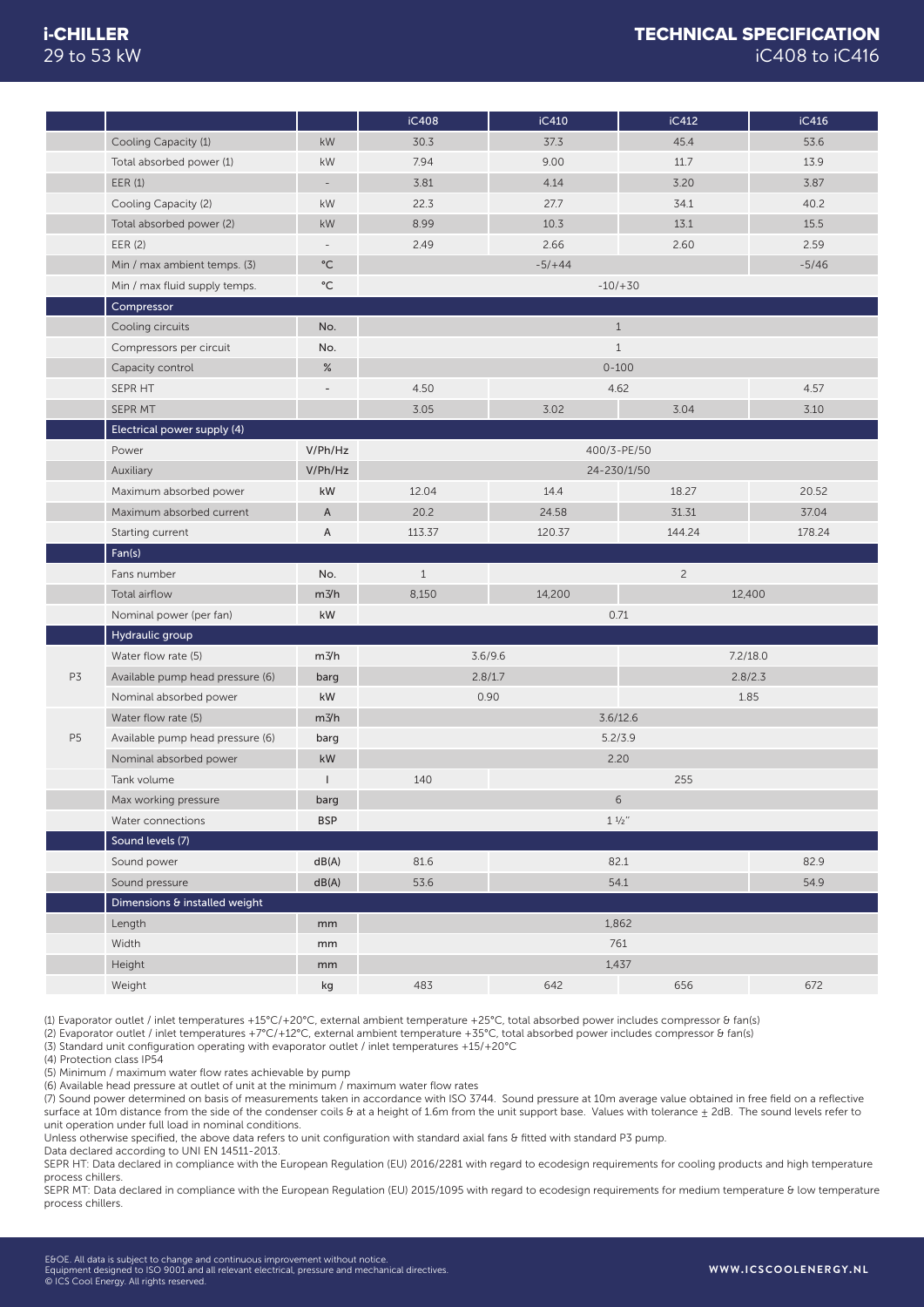### SEPR HT DATA iC408 to iC416

| Information requirements for high temperature process chillers - SEPR HT    |                     |                                                                       |                       |
|-----------------------------------------------------------------------------|---------------------|-----------------------------------------------------------------------|-----------------------|
| Model:                                                                      |                     | iC408                                                                 |                       |
| Type of condensing:                                                         |                     | Air-cooled                                                            |                       |
| Refrigerant fluid:                                                          |                     | Water                                                                 |                       |
| Item                                                                        | Symbol              | Value                                                                 | Unit                  |
| Operating temperature                                                       | t                   | 7.00                                                                  | $^{\circ}$ C          |
| Seasonal energy performance ratio                                           | <b>SEPR HT</b>      | 4.50                                                                  | $\left[ -\right]$     |
| Anual electricity consumption                                               | Q                   | 35734,75                                                              | kWh/a                 |
| Parameters at full load and reference ambient temperature at rating point A |                     |                                                                       |                       |
| Rated refrigeration capacity                                                | $P_A$               | 21.9                                                                  | kW                    |
| Rated power input                                                           | DA                  | 8,79                                                                  | kW                    |
| Rated energy efficiency ratio                                               | <b>EER</b> pc.A     | 2,49                                                                  | $[-]$                 |
| Parameters at rating point B                                                |                     |                                                                       |                       |
| Declared refrigeration capacity                                             | P <sub>B</sub>      | 24,8                                                                  | kW                    |
| Declared power input                                                        | D <sub>B</sub>      | 7,27                                                                  | kW                    |
| Declared energy efficiency ratio                                            | EER <sub>DC.B</sub> | 3,41                                                                  | $\left[ -\right]$     |
| Parameters at rating point C                                                |                     |                                                                       |                       |
| Declared refrigeration capacity                                             | P <sub>c</sub>      | 27,3                                                                  | kW                    |
| Declared power input                                                        | Dc                  | 6.12                                                                  | kW                    |
| Declared energy efficiency ratio                                            | EER <sub>DC,C</sub> | 4,46                                                                  | $\left[ -\right]$     |
| Parameters at rating point D                                                |                     |                                                                       |                       |
| Declared refrigeration capacity                                             | P <sub>D</sub>      | 29,7                                                                  | kW                    |
| Declared power input                                                        | D <sub>D</sub>      | 5,13                                                                  | kW                    |
| Declared energy efficiency ratio                                            | EER <sub>pc.p</sub> | 5,80                                                                  | $[-]$                 |
| Other items                                                                 |                     |                                                                       |                       |
| Capacity control                                                            |                     | Fixed                                                                 |                       |
| Degradation co-efficient chillers                                           | $C_{dc}$            | 0,90                                                                  | $\left[ -\right]$     |
| Type and GWP of the refrigerant                                             | <b>R410A</b>        | 2088,00                                                               | kg CO2 eg (100 years) |
| Contact details                                                             |                     | ICS Cool Energy B.V. - Rotschotseweg 4, 5271 WX Sint - Michielsgestel |                       |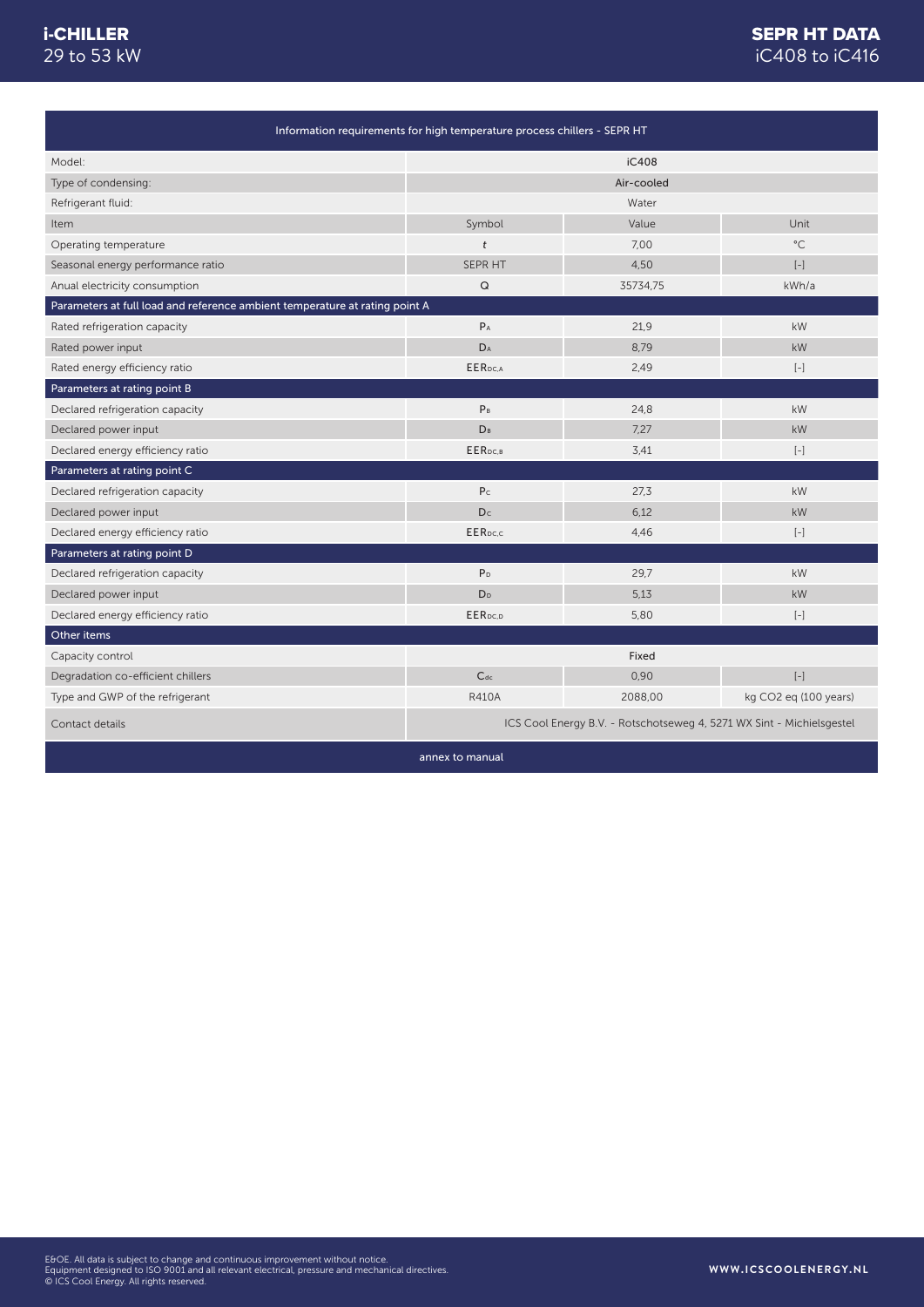### iC408 to iC416 SEPR HT DATA

| Information requirements for high temperature process chillers - SEPR HT    |                         |                                                                       |                                                                                                                                                                                                                                                      |
|-----------------------------------------------------------------------------|-------------------------|-----------------------------------------------------------------------|------------------------------------------------------------------------------------------------------------------------------------------------------------------------------------------------------------------------------------------------------|
| Model:                                                                      |                         | iC410                                                                 |                                                                                                                                                                                                                                                      |
| Type of condensing:                                                         |                         | Air-cooled                                                            |                                                                                                                                                                                                                                                      |
| Refrigerant fluid:                                                          |                         | Water                                                                 |                                                                                                                                                                                                                                                      |
| Item                                                                        | Symbol                  | Value                                                                 | Unit                                                                                                                                                                                                                                                 |
| Operating temperature                                                       | $\mathbf{t}$            | 7.00                                                                  | $^{\circ}$ C                                                                                                                                                                                                                                         |
| Seasonal energy performance ratio                                           | <b>SEPR HT</b>          | 4.62                                                                  | $\left[ -\right] % \begin{minipage}[b]{.45\linewidth} \centering \includegraphics[width=\textwidth]{figs/fig_4b}% \caption{The average number of times in the left and right.} \label{fig:fig_4b}% \end{minipage}%$                                  |
| Anual electricity consumption                                               | $\mathsf Q$             | 43191,25                                                              | kWh/a                                                                                                                                                                                                                                                |
| Parameters at full load and reference ambient temperature at rating point A |                         |                                                                       |                                                                                                                                                                                                                                                      |
| Rated refrigeration capacity                                                | $P_A$                   | 27,2                                                                  | kW                                                                                                                                                                                                                                                   |
| Rated power input                                                           | $\mathsf{D}_\mathsf{A}$ | 10,21                                                                 | kW                                                                                                                                                                                                                                                   |
| Rated energy efficiency ratio                                               | EER <sub>DC,A</sub>     | 2,66                                                                  | $\left[ -\right] % \includegraphics[width=0.9\textwidth]{images/TrDiag-Architecture.png} % \caption{The first two different values of $x$ in the unit cell. The second two different values of $x$ in the unit cell.} \label{TrDiag-Architecture} %$ |
| Parameters at rating point B                                                |                         |                                                                       |                                                                                                                                                                                                                                                      |
| Declared refrigeration capacity                                             | P <sub>B</sub>          | 30,6                                                                  | kW                                                                                                                                                                                                                                                   |
| Declared power input                                                        | DB                      | 8,54                                                                  | <b>kW</b>                                                                                                                                                                                                                                            |
| Declared energy efficiency ratio                                            | EER <sub>DC,B</sub>     | 3,59                                                                  | $[-]$                                                                                                                                                                                                                                                |
| Parameters at rating point C                                                |                         |                                                                       |                                                                                                                                                                                                                                                      |
| Declared refrigeration capacity                                             | P <sub>C</sub>          | 33,5                                                                  | kW                                                                                                                                                                                                                                                   |
| Declared power input                                                        | Dc                      | 7.24                                                                  | kW                                                                                                                                                                                                                                                   |
| Declared energy efficiency ratio                                            | <b>EER</b> pc.c         | 4,62                                                                  | $\left[ -\right]$                                                                                                                                                                                                                                    |
| Parameters at rating point D                                                |                         |                                                                       |                                                                                                                                                                                                                                                      |
| Declared refrigeration capacity                                             | P <sub>D</sub>          | 35,7                                                                  | kW                                                                                                                                                                                                                                                   |
| Declared power input                                                        | D <sub>D</sub>          | 6,17                                                                  | kW                                                                                                                                                                                                                                                   |
| Declared energy efficiency ratio                                            | EER <sub>DC,D</sub>     | 5,79                                                                  | $[-]$                                                                                                                                                                                                                                                |
| Other items                                                                 |                         |                                                                       |                                                                                                                                                                                                                                                      |
| Capacity control                                                            |                         | Fixed                                                                 |                                                                                                                                                                                                                                                      |
| Degradation co-efficient chillers                                           | $C_{dc}$                | 0,90                                                                  | $\left[ -\right]$                                                                                                                                                                                                                                    |
| Type and GWP of the refrigerant                                             | <b>R410A</b>            | 2088,00                                                               | kg CO2 eq (100 years)                                                                                                                                                                                                                                |
| Contact details                                                             |                         | ICS Cool Energy B.V. - Rotschotseweg 4, 5271 WX Sint - Michielsgestel |                                                                                                                                                                                                                                                      |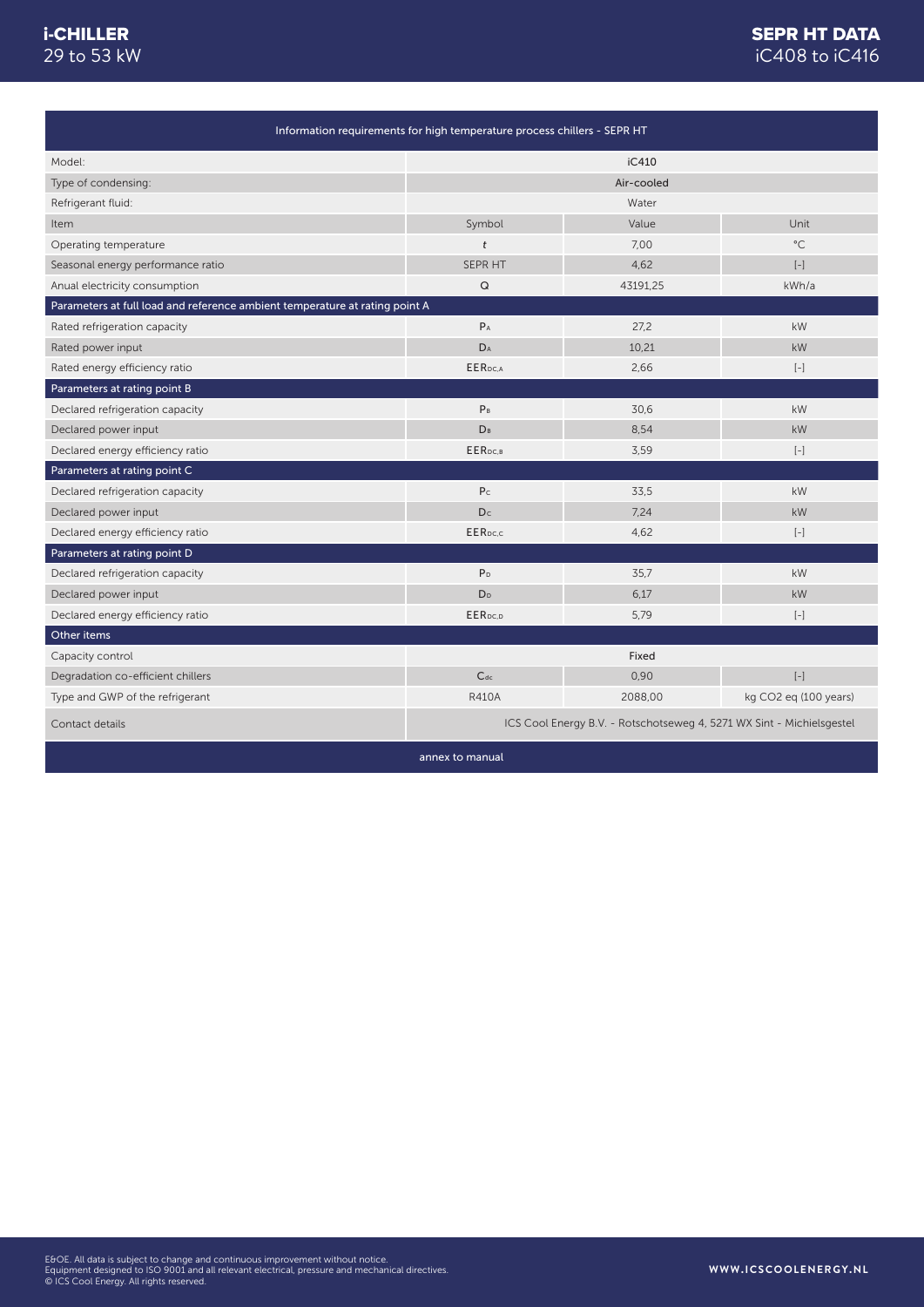### iC408 to iC416 SEPR HT DATA

| Information requirements for high temperature process chillers - SEPR HT    |                     |                                                                       |                       |
|-----------------------------------------------------------------------------|---------------------|-----------------------------------------------------------------------|-----------------------|
| Model:                                                                      |                     | iC412                                                                 |                       |
| Type of condensing:                                                         |                     | Air-cooled                                                            |                       |
| Refrigerant fluid:                                                          |                     | Water                                                                 |                       |
| Item                                                                        | Symbol              | Value                                                                 | Unit                  |
| Operating temperature                                                       | t                   | 7.00                                                                  | $^{\circ}$ C          |
| Seasonal energy performance ratio                                           | SEPR HT             | 4.62                                                                  | $\left[ -\right]$     |
| Anual electricity consumption                                               | $\mathsf Q$         | 53837,45                                                              | kWh/a                 |
| Parameters at full load and reference ambient temperature at rating point A |                     |                                                                       |                       |
| Rated refrigeration capacity                                                | $P_A$               | 33.9                                                                  | kW                    |
| Rated power input                                                           | DA                  | 12,23                                                                 | kW                    |
| Rated energy efficiency ratio                                               | EER <sub>DC,A</sub> | 2,77                                                                  | $[-]$                 |
| Parameters at rating point B                                                |                     |                                                                       |                       |
| Declared refrigeration capacity                                             | P <sub>B</sub>      | 37,7                                                                  | kW                    |
| Declared power input                                                        | DB                  | 10,34                                                                 | <b>kW</b>             |
| Declared energy efficiency ratio                                            | EER <sub>DC.B</sub> | 3,65                                                                  | $[-]$                 |
| Parameters at rating point C                                                |                     |                                                                       |                       |
| Declared refrigeration capacity                                             | P <sub>c</sub>      | 41.0                                                                  | kW                    |
| Declared power input                                                        | D <sub>c</sub>      | 8.87                                                                  | kW                    |
| Declared energy efficiency ratio                                            | <b>EER</b> pc.c     | 4,63                                                                  | $\left[ -\right]$     |
| Parameters at rating point D                                                |                     |                                                                       |                       |
| Declared refrigeration capacity                                             | P <sub>D</sub>      | 44,1                                                                  | kW                    |
| Declared power input                                                        | D <sub>D</sub>      | 7,74                                                                  | kW                    |
| Declared energy efficiency ratio                                            | EERpc.p             | 5,70                                                                  | $\left[ -\right]$     |
| Other items                                                                 |                     |                                                                       |                       |
| Capacity control                                                            |                     | Fixed                                                                 |                       |
| Degradation co-efficient chillers                                           | $C_{dc}$            | 0,90                                                                  | $\left[ -\right]$     |
| Type and GWP of the refrigerant                                             | <b>R410A</b>        | 2088,00                                                               | kg CO2 eg (100 years) |
| Contact details                                                             |                     | ICS Cool Energy B.V. - Rotschotseweg 4, 5271 WX Sint - Michielsgestel |                       |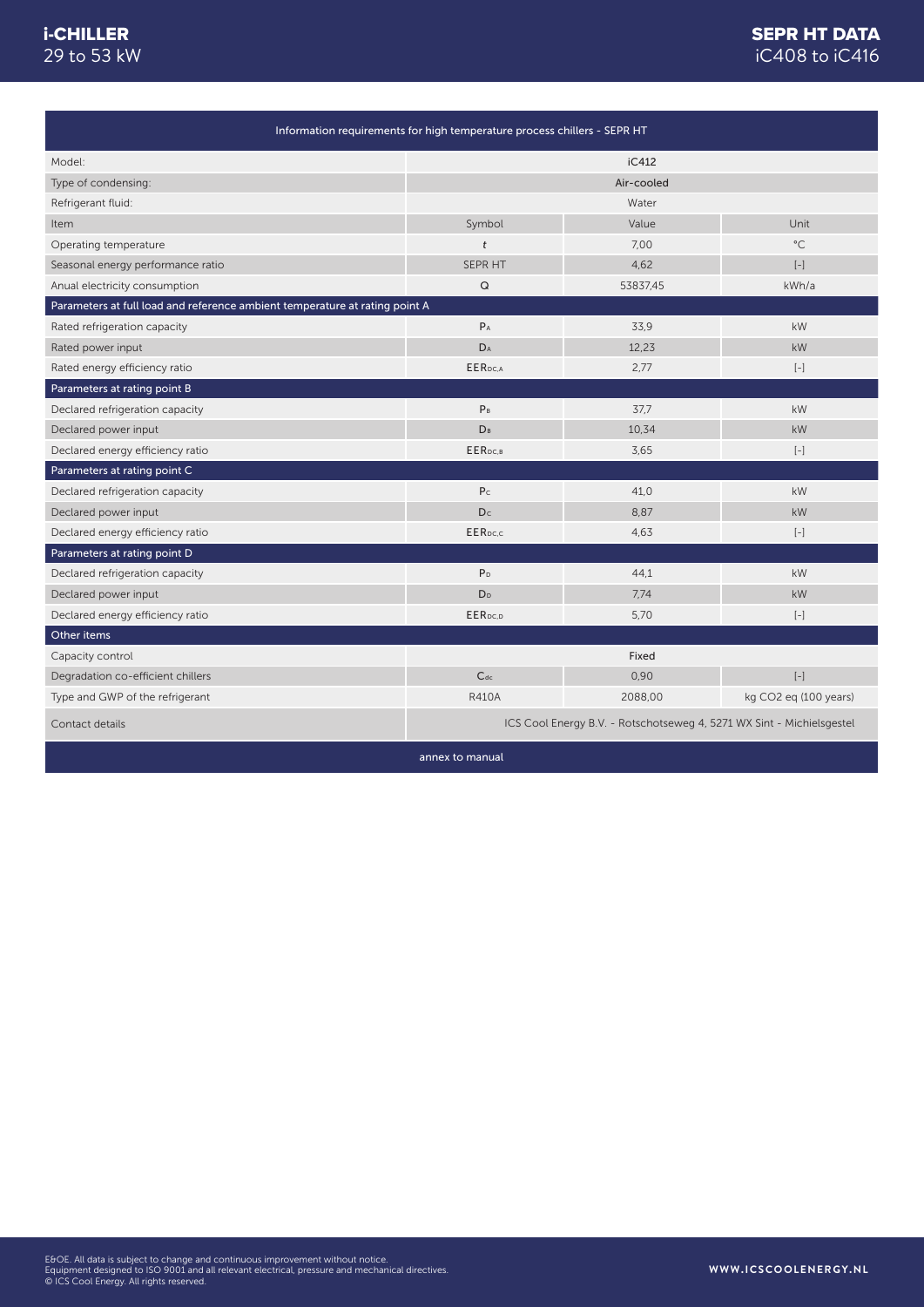### iC408 to iC416 SEPR HT DATA

| Information requirements for high temperature process chillers - SEPR HT    |                         |                                                                       |                                                                                                                                                                                                                                                      |
|-----------------------------------------------------------------------------|-------------------------|-----------------------------------------------------------------------|------------------------------------------------------------------------------------------------------------------------------------------------------------------------------------------------------------------------------------------------------|
| Model:                                                                      |                         | iC416                                                                 |                                                                                                                                                                                                                                                      |
| Type of condensing:                                                         |                         | Air-cooled                                                            |                                                                                                                                                                                                                                                      |
| Refrigerant fluid:                                                          |                         | Water                                                                 |                                                                                                                                                                                                                                                      |
| Item                                                                        | Symbol                  | Value                                                                 | Unit                                                                                                                                                                                                                                                 |
| Operating temperature                                                       | $\mathbf{t}$            | 7.00                                                                  | $^{\circ}$ C                                                                                                                                                                                                                                         |
| Seasonal energy performance ratio                                           | <b>SEPR HT</b>          | 4.57                                                                  | $\left[ -\right] % \begin{minipage}[b]{.45\linewidth} \centering \includegraphics[width=\textwidth]{figs/fig_4b}% \caption{The average number of times in the left and right.} \label{fig:fig_4b}% \end{minipage}%$                                  |
| Anual electricity consumption                                               | $\mathsf Q$             | 63825,23                                                              | kWh/a                                                                                                                                                                                                                                                |
| Parameters at full load and reference ambient temperature at rating point A |                         |                                                                       |                                                                                                                                                                                                                                                      |
| Rated refrigeration capacity                                                | $P_A$                   | 39,7                                                                  | kW                                                                                                                                                                                                                                                   |
| Rated power input                                                           | $\mathsf{D}_\mathsf{A}$ | 14,69                                                                 | kW                                                                                                                                                                                                                                                   |
| Rated energy efficiency ratio                                               | EER <sub>DC,A</sub>     | 2,70                                                                  | $\left[ -\right] % \includegraphics[width=0.9\textwidth]{images/TrDiag-Architecture.png} % \caption{The first two different values of $x$ in the unit cell. The second two different values of $x$ in the unit cell.} \label{TrDiag-Architecture} %$ |
| Parameters at rating point B                                                |                         |                                                                       |                                                                                                                                                                                                                                                      |
| Declared refrigeration capacity                                             | P <sub>B</sub>          | 44,2                                                                  | kW                                                                                                                                                                                                                                                   |
| Declared power input                                                        | DB                      | 12,48                                                                 | <b>kW</b>                                                                                                                                                                                                                                            |
| Declared energy efficiency ratio                                            | EER <sub>DC,B</sub>     | 3,54                                                                  | $[-]$                                                                                                                                                                                                                                                |
| Parameters at rating point C                                                |                         |                                                                       |                                                                                                                                                                                                                                                      |
| Declared refrigeration capacity                                             | P <sub>C</sub>          | 48,3                                                                  | kW                                                                                                                                                                                                                                                   |
| Declared power input                                                        | Dc                      | 10.69                                                                 | kW                                                                                                                                                                                                                                                   |
| Declared energy efficiency ratio                                            | <b>EER</b> pc.c         | 4,52                                                                  | $\left[ -\right]$                                                                                                                                                                                                                                    |
| Parameters at rating point D                                                |                         |                                                                       |                                                                                                                                                                                                                                                      |
| Declared refrigeration capacity                                             | P <sub>D</sub>          | 52,4                                                                  | kW                                                                                                                                                                                                                                                   |
| Declared power input                                                        | D <sub>D</sub>          | 9.10                                                                  | kW                                                                                                                                                                                                                                                   |
| Declared energy efficiency ratio                                            | EER <sub>DC,D</sub>     | 5,76                                                                  | $[-]$                                                                                                                                                                                                                                                |
| Other items                                                                 |                         |                                                                       |                                                                                                                                                                                                                                                      |
| Capacity control                                                            |                         | Fixed                                                                 |                                                                                                                                                                                                                                                      |
| Degradation co-efficient chillers                                           | $C_{dc}$                | 0,90                                                                  | $\left[ -\right]$                                                                                                                                                                                                                                    |
| Type and GWP of the refrigerant                                             | <b>R410A</b>            | 2088,00                                                               | kg CO2 eq (100 years)                                                                                                                                                                                                                                |
| Contact details                                                             |                         | ICS Cool Energy B.V. - Rotschotseweg 4, 5271 WX Sint - Michielsgestel |                                                                                                                                                                                                                                                      |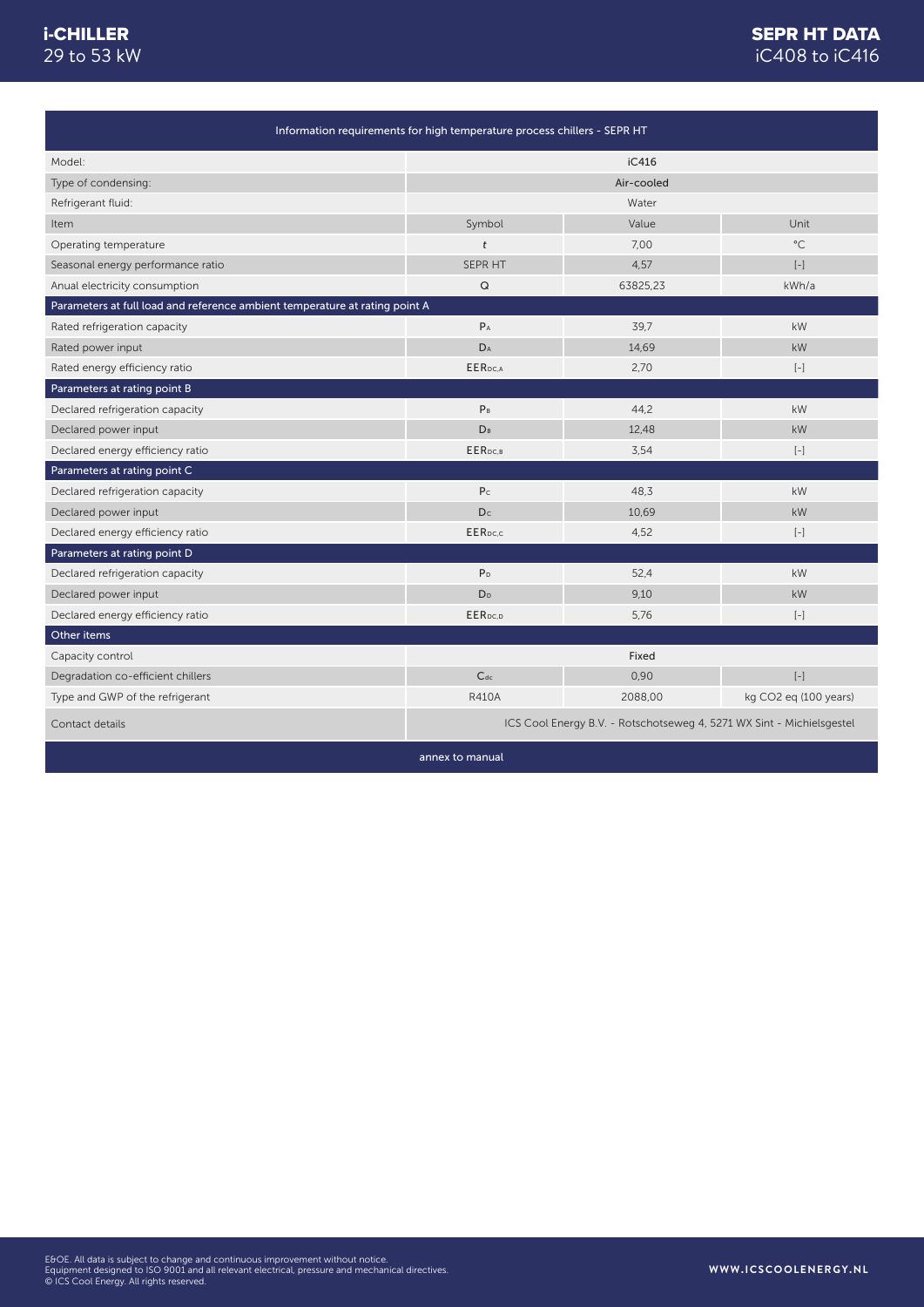### SEPR MT DATA iC408 to iC416

| Information requirements for medium temperature process chillers - SEPR MT  |                         |                                                                       |                                                                                                                                                                                                                                                      |
|-----------------------------------------------------------------------------|-------------------------|-----------------------------------------------------------------------|------------------------------------------------------------------------------------------------------------------------------------------------------------------------------------------------------------------------------------------------------|
| Model:                                                                      |                         | iC408                                                                 |                                                                                                                                                                                                                                                      |
| Type of condensing:                                                         |                         | Air-cooled                                                            |                                                                                                                                                                                                                                                      |
| Refrigerant fluid:                                                          |                         | <b>Brine</b>                                                          |                                                                                                                                                                                                                                                      |
| Item                                                                        | Symbol                  | Value                                                                 | Unit                                                                                                                                                                                                                                                 |
| Operating temperature                                                       | t                       | $-8$                                                                  | $^{\circ}$ C                                                                                                                                                                                                                                         |
| Seasonal energy performance ratio                                           | SEPR MT                 | 3.05                                                                  | $\left[ -\right]$                                                                                                                                                                                                                                    |
| Anual electricity consumption                                               | Q                       | 30515                                                                 | kWh/a                                                                                                                                                                                                                                                |
| Parameters at full load and reference ambient temperature at rating point A |                         |                                                                       |                                                                                                                                                                                                                                                      |
| Rated refrigeration capacity                                                | $P_A$                   | 12.68                                                                 | kW                                                                                                                                                                                                                                                   |
| Rated power input                                                           | $D_A$                   | 7.95                                                                  | kW                                                                                                                                                                                                                                                   |
| Rated energy efficiency ratio                                               | <b>EERA</b>             | 1.60                                                                  | $\left[ -\right]$                                                                                                                                                                                                                                    |
| Parameters at rating point B                                                |                         |                                                                       |                                                                                                                                                                                                                                                      |
| Declared refrigeration capacity                                             | P <sub>B</sub>          | 14.73                                                                 | kW                                                                                                                                                                                                                                                   |
| Declared power input                                                        | D <sub>B</sub>          | 6.49                                                                  | kW                                                                                                                                                                                                                                                   |
| Declared energy efficiency ratio                                            | <b>EERB</b>             | 2.27                                                                  | $\left[ -\right] % \includegraphics[width=0.9\textwidth]{images/TrDiag-Architecture.png} % \caption{The first two different values of $x$ in the unit cell. The second two different values of $x$ in the unit cell.} \label{TrDiag-Architecture} %$ |
| Parameters at rating point C                                                |                         |                                                                       |                                                                                                                                                                                                                                                      |
| Declared refrigeration capacity                                             | P <sub>c</sub>          | 16.33                                                                 | kW                                                                                                                                                                                                                                                   |
| Declared power input                                                        | Dc                      | 5.38                                                                  | <b>kW</b>                                                                                                                                                                                                                                            |
| Declared energy efficiency ratio                                            | <b>EERc</b>             | 3.03                                                                  | $\left[ -\right]$                                                                                                                                                                                                                                    |
| Parameters at rating point D                                                |                         |                                                                       |                                                                                                                                                                                                                                                      |
| Declared refrigeration capacity                                             | P <sub>D</sub>          | 17.71                                                                 | kW                                                                                                                                                                                                                                                   |
| Declared power input                                                        | D <sub>D</sub>          | 4.43                                                                  | kW                                                                                                                                                                                                                                                   |
| Declared energy efficiency ratio                                            | <b>EER</b> <sub>D</sub> | 4.00                                                                  | $\left[ -\right]$                                                                                                                                                                                                                                    |
| Other items                                                                 |                         |                                                                       |                                                                                                                                                                                                                                                      |
| Capacity control                                                            |                         | Fixed                                                                 |                                                                                                                                                                                                                                                      |
| Degradation co-efficient chillers                                           | C <sub>c</sub>          | 0,90                                                                  | $[-]$                                                                                                                                                                                                                                                |
| Type and GWP of the refrigerant                                             | <b>R410A</b>            | 2088,00                                                               | kg CO2 eg (100 years)                                                                                                                                                                                                                                |
| Contact details                                                             |                         | ICS Cool Energy B.V. - Rotschotseweg 4, 5271 WX Sint - Michielsgestel |                                                                                                                                                                                                                                                      |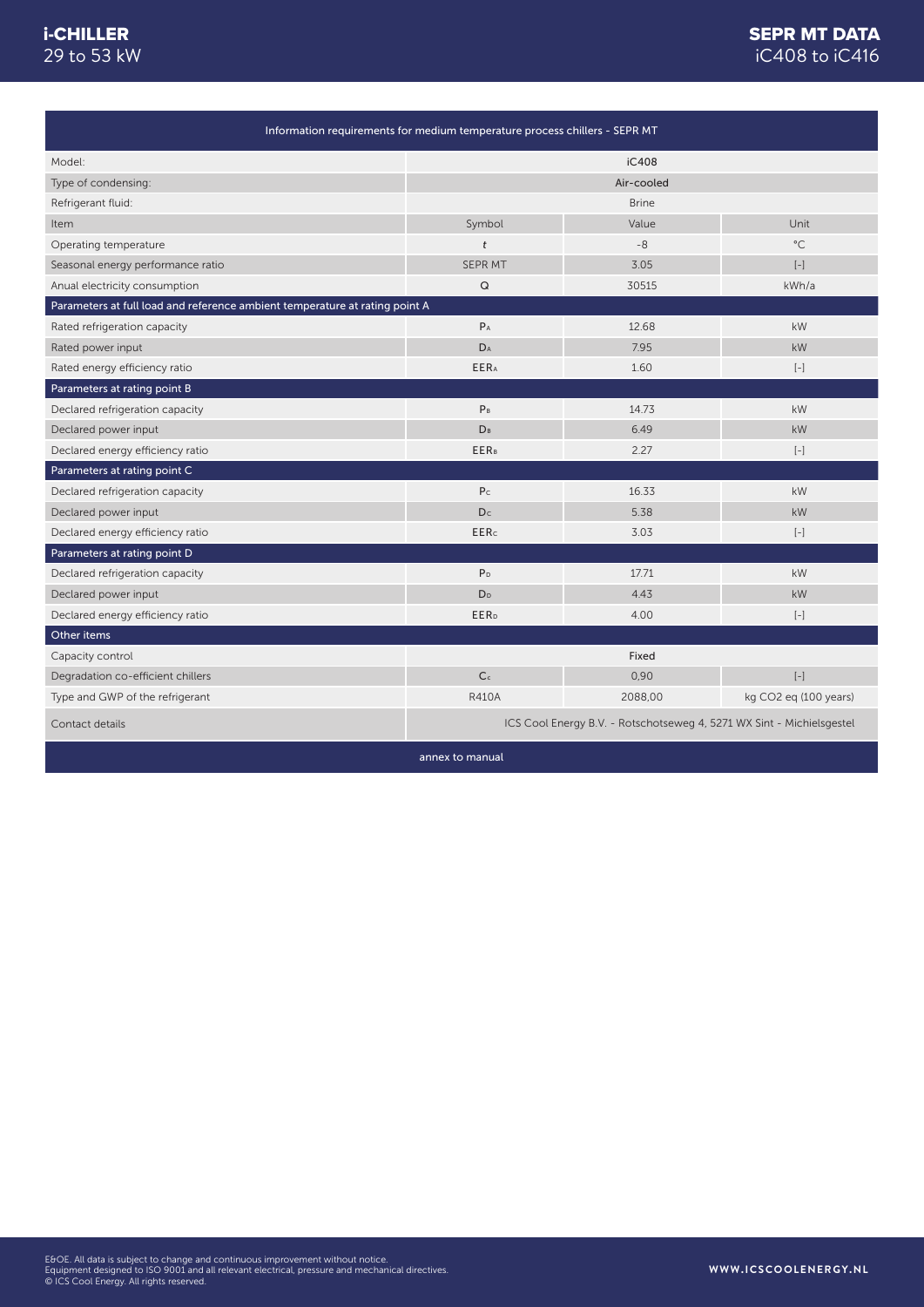### iC408 to iC416 SEPR MT DATA

| Information requirements for medium temperature process chillers - SEPR MT  |                         |                                                                       |                                                                                                                                                                                                                                                      |
|-----------------------------------------------------------------------------|-------------------------|-----------------------------------------------------------------------|------------------------------------------------------------------------------------------------------------------------------------------------------------------------------------------------------------------------------------------------------|
| Model:                                                                      |                         | iC410                                                                 |                                                                                                                                                                                                                                                      |
| Type of condensing:                                                         |                         | Air-cooled                                                            |                                                                                                                                                                                                                                                      |
| Refrigerant fluid:                                                          |                         | <b>Brine</b>                                                          |                                                                                                                                                                                                                                                      |
| Item                                                                        | Symbol                  | Value                                                                 | Unit                                                                                                                                                                                                                                                 |
| Operating temperature                                                       | t                       | $-8$                                                                  | $^{\circ}$ C                                                                                                                                                                                                                                         |
| Seasonal energy performance ratio                                           | <b>SEPR MT</b>          | 3.02                                                                  | $[-]$                                                                                                                                                                                                                                                |
| Anual electricity consumption                                               | $\mathsf Q$             | 38077                                                                 | kWh/a                                                                                                                                                                                                                                                |
| Parameters at full load and reference ambient temperature at rating point A |                         |                                                                       |                                                                                                                                                                                                                                                      |
| Rated refrigeration capacity                                                | $P_A$                   | 15.69                                                                 | kW                                                                                                                                                                                                                                                   |
| Rated power input                                                           | DA                      | 9.43                                                                  | kW                                                                                                                                                                                                                                                   |
| Rated energy efficiency ratio                                               | <b>EERA</b>             | 1.66                                                                  | $[-]$                                                                                                                                                                                                                                                |
| Parameters at rating point B                                                |                         |                                                                       |                                                                                                                                                                                                                                                      |
| Declared refrigeration capacity                                             | P <sub>B</sub>          | 18.05                                                                 | kW                                                                                                                                                                                                                                                   |
| Declared power input                                                        | $D_B$                   | 7.82                                                                  | kW                                                                                                                                                                                                                                                   |
| Declared energy efficiency ratio                                            | <b>EERB</b>             | 2.31                                                                  | $\left[ -\right] % \includegraphics[width=0.9\textwidth]{images/TrDiag-Architecture.png} % \caption{The first two different values of $x$ in the unit cell. The second two different values of $x$ in the unit cell.} \label{TrDiag-Architecture} %$ |
| Parameters at rating point C                                                |                         |                                                                       |                                                                                                                                                                                                                                                      |
| Declared refrigeration capacity                                             | P <sub>c</sub>          | 20.13                                                                 | kW                                                                                                                                                                                                                                                   |
| Declared power input                                                        | Dc                      | 6.54                                                                  | <b>kW</b>                                                                                                                                                                                                                                            |
| Declared energy efficiency ratio                                            | <b>EERc</b>             | 3.08                                                                  | $[-]$                                                                                                                                                                                                                                                |
| Parameters at rating point D                                                |                         |                                                                       |                                                                                                                                                                                                                                                      |
| Declared refrigeration capacity                                             | P <sub>D</sub>          | 21.51                                                                 | kW                                                                                                                                                                                                                                                   |
| Declared power input                                                        | D <sub>D</sub>          | 5.66                                                                  | kW                                                                                                                                                                                                                                                   |
| Declared energy efficiency ratio                                            | <b>EER</b> <sub>D</sub> | 3.80                                                                  | $\left[ -\right]$                                                                                                                                                                                                                                    |
| Other items                                                                 |                         |                                                                       |                                                                                                                                                                                                                                                      |
| Capacity control                                                            |                         | Fixed                                                                 |                                                                                                                                                                                                                                                      |
| Degradation co-efficient chillers                                           | C <sub>c</sub>          | 0,90                                                                  | $\left[ -\right]$                                                                                                                                                                                                                                    |
| Type and GWP of the refrigerant                                             | <b>R410A</b>            | 2088,00                                                               | kg CO2 eg (100 years)                                                                                                                                                                                                                                |
| Contact details                                                             |                         | ICS Cool Energy B.V. - Rotschotseweg 4, 5271 WX Sint - Michielsgestel |                                                                                                                                                                                                                                                      |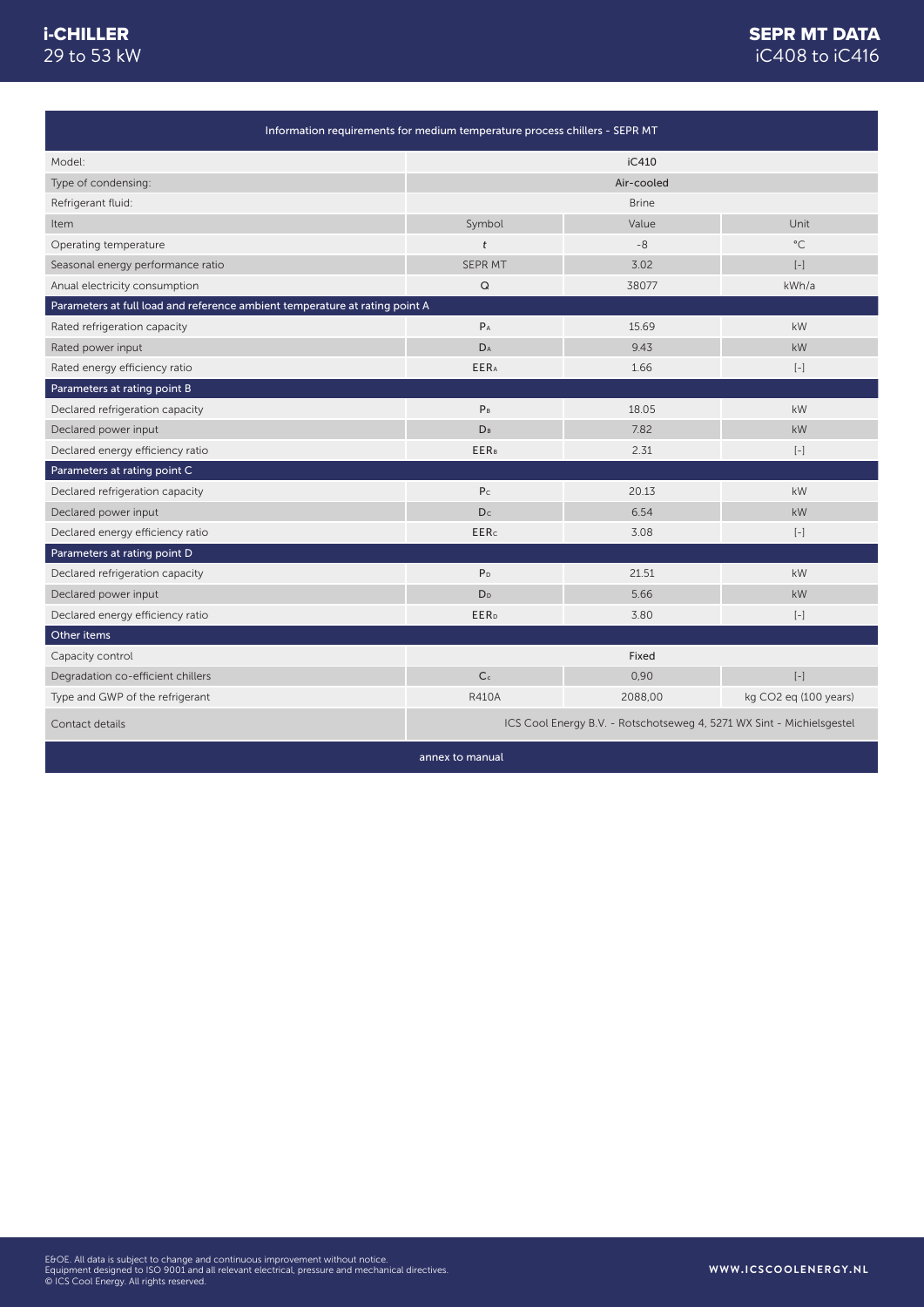### SEPR MT DATA iC408 to iC416

| Information requirements for medium temperature process chillers - SEPR MT  |                      |                                                                       |                       |
|-----------------------------------------------------------------------------|----------------------|-----------------------------------------------------------------------|-----------------------|
| Model:                                                                      |                      | iC412                                                                 |                       |
| Type of condensing:                                                         |                      | Air-cooled                                                            |                       |
| Refrigerant fluid:                                                          |                      | <b>Brine</b>                                                          |                       |
| Item                                                                        | Symbol               | Value                                                                 | Unit                  |
| Operating temperature                                                       | t                    | $-8$                                                                  | $^{\circ}$ C          |
| Seasonal energy performance ratio                                           | <b>SEPR MT</b>       | 3.04                                                                  | $\left[ -\right]$     |
| Anual electricity consumption                                               | Q                    | 48081                                                                 | kWh/a                 |
| Parameters at full load and reference ambient temperature at rating point A |                      |                                                                       |                       |
| Rated refrigeration capacity                                                | $P_A$                | 19.92                                                                 | kW                    |
| Rated power input                                                           | DA                   | 11.08                                                                 | kW                    |
| Rated energy efficiency ratio                                               | EER <sub>pc.A</sub>  | 1.80                                                                  | $[-]$                 |
| Parameters at rating point B                                                |                      |                                                                       |                       |
| Declared refrigeration capacity                                             | P <sub>B</sub>       | 22.35                                                                 | kW                    |
| Declared power input                                                        | <b>D<sub>B</sub></b> | 9.27                                                                  | kW                    |
| Declared energy efficiency ratio                                            | EER <sub>DC.B</sub>  | 2.41                                                                  | $\left[ -\right]$     |
| Parameters at rating point C                                                |                      |                                                                       |                       |
| Declared refrigeration capacity                                             | P <sub>c</sub>       | 24.40                                                                 | kW                    |
| Declared power input                                                        | D <sub>c</sub>       | 7.83                                                                  | kW                    |
| Declared energy efficiency ratio                                            | EER <sub>pc.c</sub>  | 3.12                                                                  | $[-]$                 |
| Parameters at rating point D                                                |                      |                                                                       |                       |
| Declared refrigeration capacity                                             | P <sub>D</sub>       | 25.64                                                                 | kW                    |
| Declared power input                                                        | D <sub>D</sub>       | 7.00                                                                  | kW                    |
| Declared energy efficiency ratio                                            | EER <sub>pc.p</sub>  | 5,80                                                                  | $[-]$                 |
| Other items                                                                 |                      |                                                                       |                       |
| Capacity control                                                            |                      | Fixed                                                                 |                       |
| Degradation co-efficient chillers                                           | $C_{dc}$             | 0,90                                                                  | $[-]$                 |
| Type and GWP of the refrigerant                                             | <b>R410A</b>         | 2088,00                                                               | kg CO2 eg (100 years) |
| Contact details                                                             |                      | ICS Cool Energy B.V. - Rotschotseweg 4, 5271 WX Sint - Michielsgestel |                       |